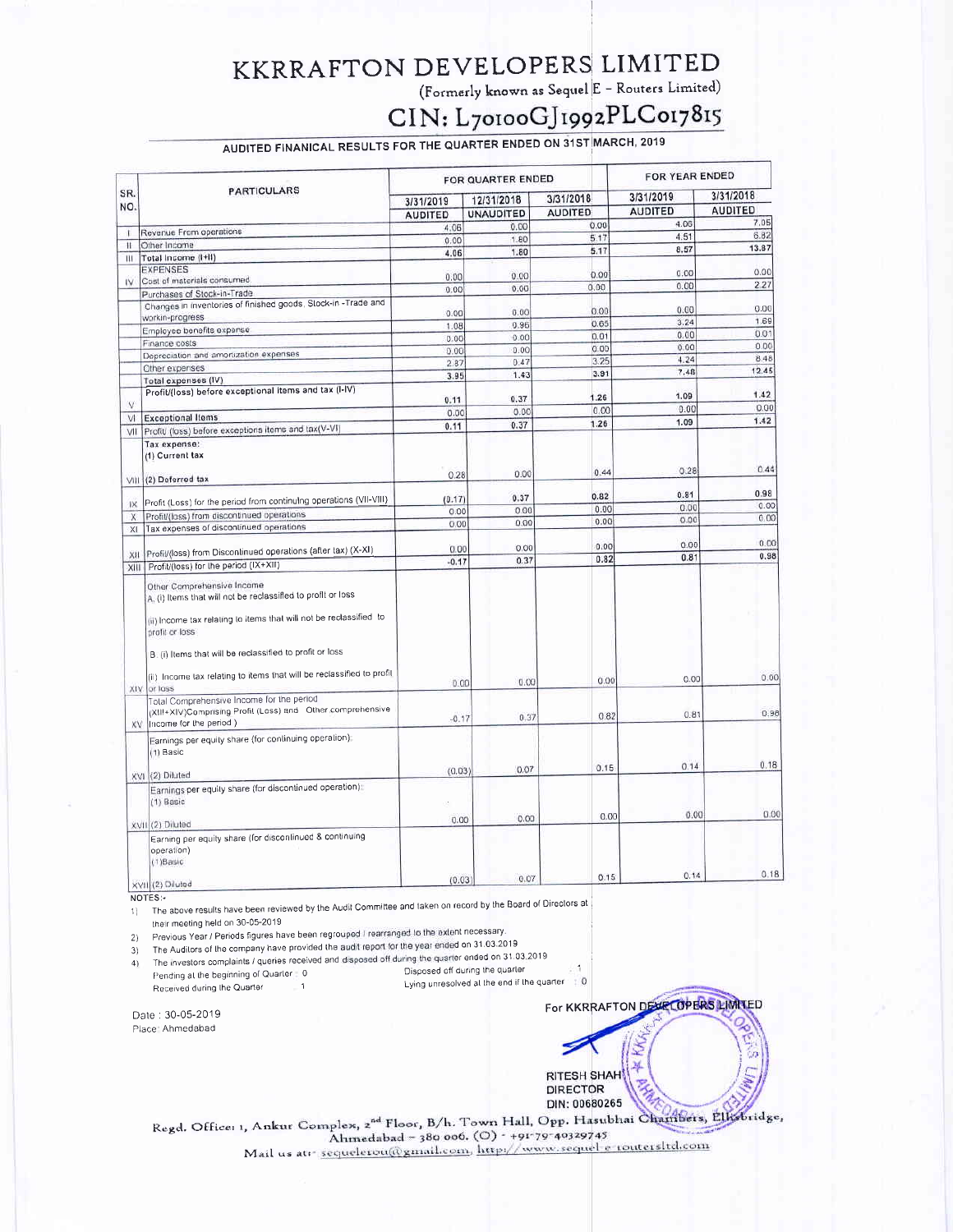|     | Standalone Statement of Assets and Liabilities for the year               |                         | (Actual)                |
|-----|---------------------------------------------------------------------------|-------------------------|-------------------------|
| No. | Particulars                                                               | As at 31/03/2019 in Rs. | As at 31/03/2018 in Rs. |
|     | <b>ASSETS</b>                                                             |                         |                         |
|     | 1 Non - current Assets                                                    |                         |                         |
|     | (a) Property, Plant and Equipment                                         |                         |                         |
|     | (b) Capital work-in-progress                                              |                         |                         |
|     | C Investment Property                                                     |                         |                         |
|     | (d) Goodwill                                                              |                         |                         |
|     | (e)Other Intangible assets                                                |                         |                         |
|     | (f) Intangible assets under development                                   |                         |                         |
|     | (g) Biological Assets other than bearer plants                            |                         |                         |
|     | (h) Financial Assets:                                                     |                         |                         |
|     | (i) Investments                                                           | 41853039                | 41853039                |
|     | (ii) Trade receivables                                                    |                         |                         |
|     |                                                                           | 8468925                 | 11753595                |
|     | (iii) Loans<br>(i) Deferred tax assets (net)                              |                         |                         |
|     |                                                                           |                         | $\circ$                 |
|     | (j) Other non-current assets                                              |                         |                         |
|     | 2 Current Assets                                                          | 0                       | 0                       |
|     | (a) Inventories                                                           | 0                       |                         |
|     | (b) Financial Assets                                                      |                         |                         |
|     | (i) Investments                                                           |                         |                         |
|     | (ii) Trade receivables                                                    |                         |                         |
|     |                                                                           | 665000                  | 665000                  |
|     |                                                                           | 98422                   | 195965                  |
|     | (iii) Cash and cash equivalents                                           | 12961                   | 86744                   |
|     | (iv) Bank balances other than(iii) above                                  | 0                       |                         |
|     | (v) Loans                                                                 | 0                       |                         |
|     | (vi) Others (TDS RECEIVABLES)                                             |                         |                         |
|     | (c) Current Tax Assets (Net)                                              |                         |                         |
|     | (d) Other current assets                                                  | $\Omega$                | 54554343                |
|     | <b>TOTAL - ASSETS</b>                                                     | 51098347                |                         |
|     | <b>EQUITY AND LIABILITIES</b>                                             |                         |                         |
|     | Equity                                                                    |                         |                         |
|     | (a) Equity Share capital                                                  | 5596000                 | 5596000                 |
|     | (b) Reserves                                                              | $-634934$               | $-715877$               |
|     | <b>LIABILITIES</b>                                                        |                         |                         |
|     | Non-current liabilities                                                   |                         |                         |
|     | (a) Financial Liabilities                                                 |                         |                         |
|     |                                                                           | 40400000                | 40800000                |
|     | (i) Borrowings                                                            |                         |                         |
|     | (ii) Trade payables<br>(iii)Other financial liabilities (other than those |                         |                         |
|     |                                                                           |                         |                         |
|     | specified in item (b), to be specified)                                   |                         |                         |
|     | (b) Provisions                                                            |                         |                         |
|     | (c) Deferred tax liabilities (Net)                                        |                         |                         |
|     | (d) Other non-current liabilities                                         |                         |                         |
|     | <b>Current Liabilities</b>                                                |                         |                         |
|     | (a) Financial Liabilities                                                 |                         |                         |
|     | (i) Borrowings                                                            | 5320139                 | 8754517                 |
|     | (ii) Trade payables                                                       |                         |                         |
|     | (iii) Other financial liabilities (other than those                       |                         |                         |
|     | specified in item $@$                                                     |                         |                         |
|     | (b) Other current liabilities                                             |                         | 119703                  |
|     | (c) Provisions                                                            | 388703                  |                         |
|     | (d) Current Tax Liabilities (Net)                                         | 28439                   |                         |
|     | <b>TOTAL - EQUITY AND LIABILITIES</b>                                     | 51098347                | 54554343                |

### Standalone Statement of Assets and Liabilities for the year ended 31.03.20 $^{\circ}$

Place: Ahmedabad

Date 30-05-2019 ·r• ?ij"'? .. For KKRRAFT ??.. ITEC Place: Ahmedabad /i''· '""?  $\frac{1}{2}$ RITESH SHAH $\|\mathbf{z}\|$ RITESH SHAH<br>DIRECTOR<br>DIN: 00680265 Date: 30-05-2019 **For KKRRAFTON** RITESH DIRECTOR DIN: 00680265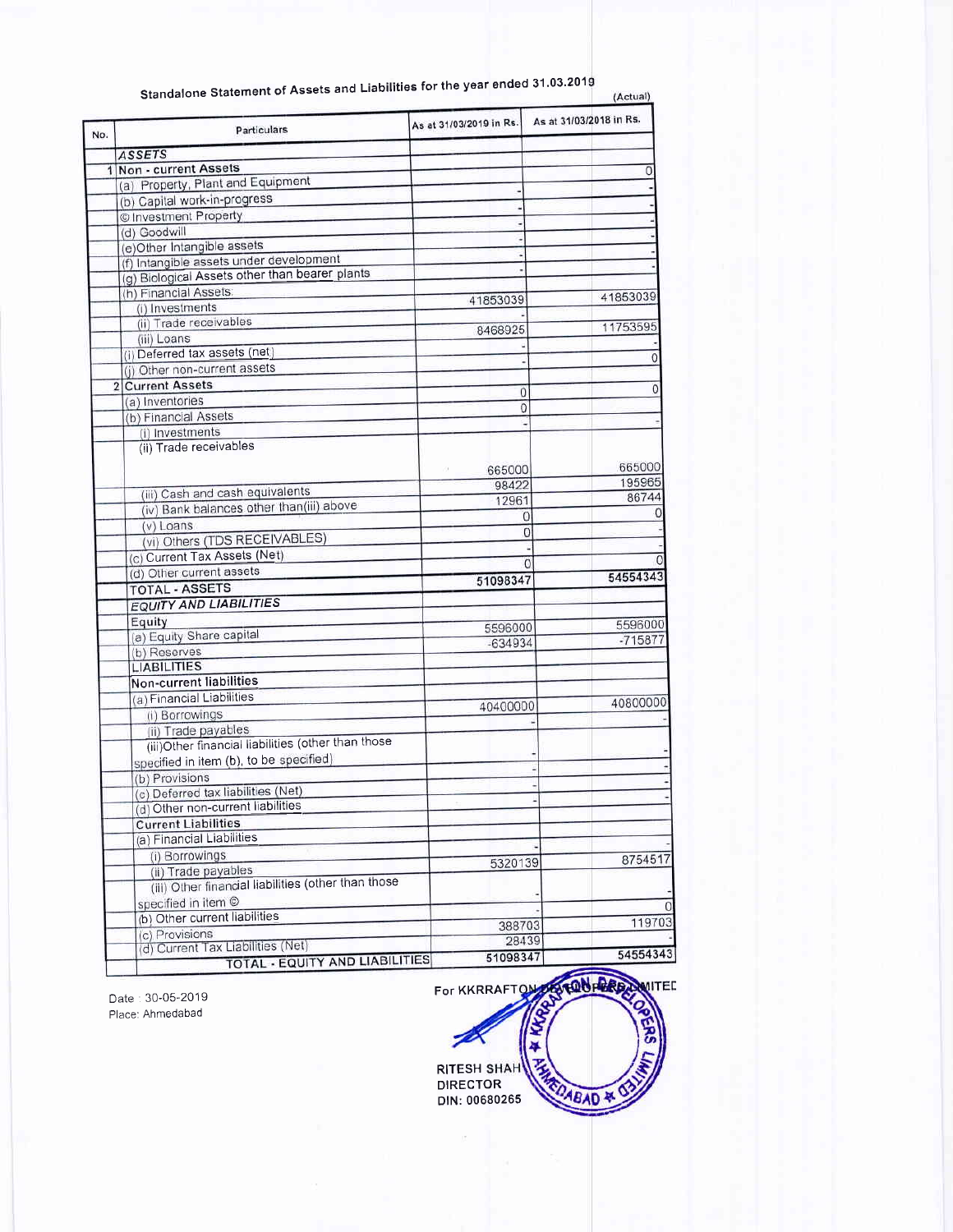#### Independent , Auditor's Report on Standalone Financial Results of the Company Pursuant to the Regulation 33 and Regulation 52 read with Regulation 63(2) of the SEBI (Listing Obligations and Disclosure Requirements) Regulations, 2015

To,

#### The Board of Directors,

#### M/s Kkrafton Developers Limited formerly Sequel E Routers

These standalone financial results are based on the standalone financial statements for the year ended 31<sup>st</sup> March, 2019 prepared in accordance with the accounting principles generally accepted in India, including Indian Accounting Standards ('IND AS') specified under Section 133 of the Companies Act, 2013 ('the Act') and published standalone year to date figures up to the end of the third quarter of the financial year prepared in accordance with the regulation and measurement principles laid down in IND AS 34, Interim Financial Reporting, specified under Section 133 of the Act, and SEBI Circulars CIR/CFD/CMD/15/2015 dated 30<sup>th</sup> November, 2015 and CIR/CFD/FAC/62/2016 dated  $5<sup>th</sup>$  July, 2016, which are the responsibilities of the Company's management. Our responsibility is to express an opinion on these standalone financial results based on our audit of the standalone financial statements for the year ended 31<sup>st</sup> March, 2019.

We conducted our audit in accordance with the Standards on Auditing issued by the Institute of Chartered Accountants of India. Those Standards require that we plan and perform the audit to obtain reasonable assurance about whether the Statement is free from material misstatement. An audit includes examining on test basis, evidence supporting amounts disclosed on the Statement. An audit also includes evaluating the appropriateness of the accounting policies used and the reasonableness of the significant accounting estimates made by the Management, as well as evaluating the overall presentation of the Statement. We believe that the audit evidence we have obtained is sufficient and appropriate to provide a basis for our opinion.

In our opinion and to the best of our information and according to the explanations given to us, the standalone financial results: ,

- (i) are presented in accordance with the requirements of Regulation 33 of the SEB (Listing Obligations and Disclosure Requirements) Regulations, 2015 read with SEBI Circulars CIR/CFD/CMD/15/2015 dated 30<sup>th</sup> November, 2015 and CIR/CFD/FAC/62/2016 dated  $5<sup>th</sup>$  July, 2016 in this regard; and
- (ii) give a true and fair view of the standalone net profit (including other comprehensive income) and other financial information in conformity with the accounting principles generally accepted in India including IND AS specified under Section 133 of the Act for the year ended 31<sup>st</sup> March 2019.

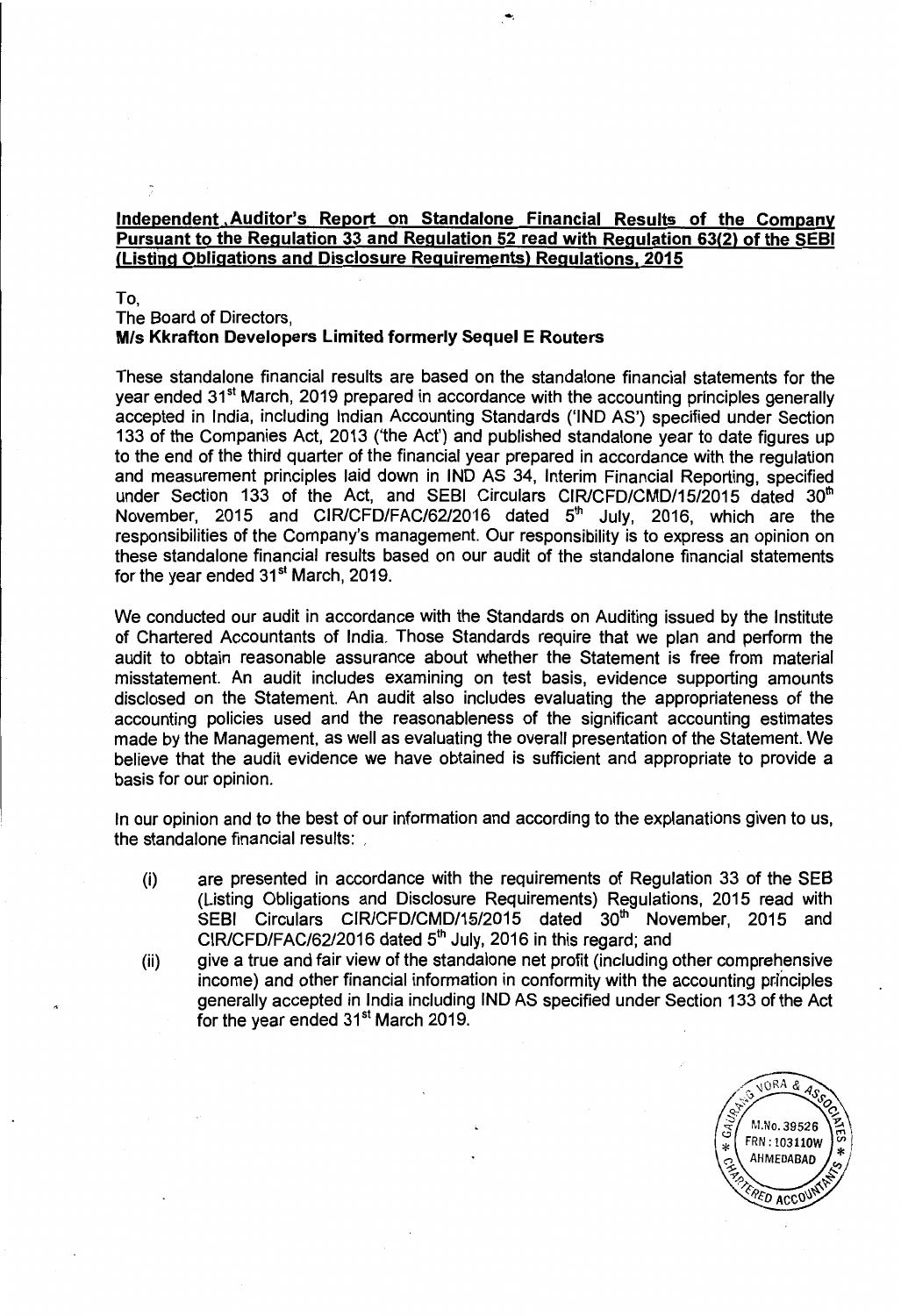The Company has prepared separate standalone results for the year ended 31<sup>st</sup> March, 2019, based on the standalone financial statements for the year ended 31<sup>st</sup> March, 2019 prepared in accordance with Accounting Standards ('AS') prescribed under Section 133 of the Act, read with Rule & of the Companied {Accounts) Rules, 2014 (as amended) on which we issued auditor's report dated  $30<sup>th</sup>$  May, 2019, and standalone financials results for the nine months period ended 31<sup>st</sup> December, 2018 prepared in accordance with the recognition and measurement principles laid down in AS 25, Interim Financial Reporting, prescribed under Section 133 of the Act, read with Rule 7 of the Companies (Accounts) Rules, 2014 (as amended) and other accounting principles generally accepted in India which have not been audited/reviewed by us. These standalone financials statements for the year ended 31th March, 2019 have been adjusted for the differences in the accounting principles adopted by the Company on transition to IND AS, which have also been audited by us. Our opinion is not modified in respect for this matter.

For Gaurang Vora & Assoicates Chartered Accountants FRN: 103110w

CA. Gaurang Vora Proprietor Membership No- 039526

Place: Ahmedabad Date: 30.05.2019

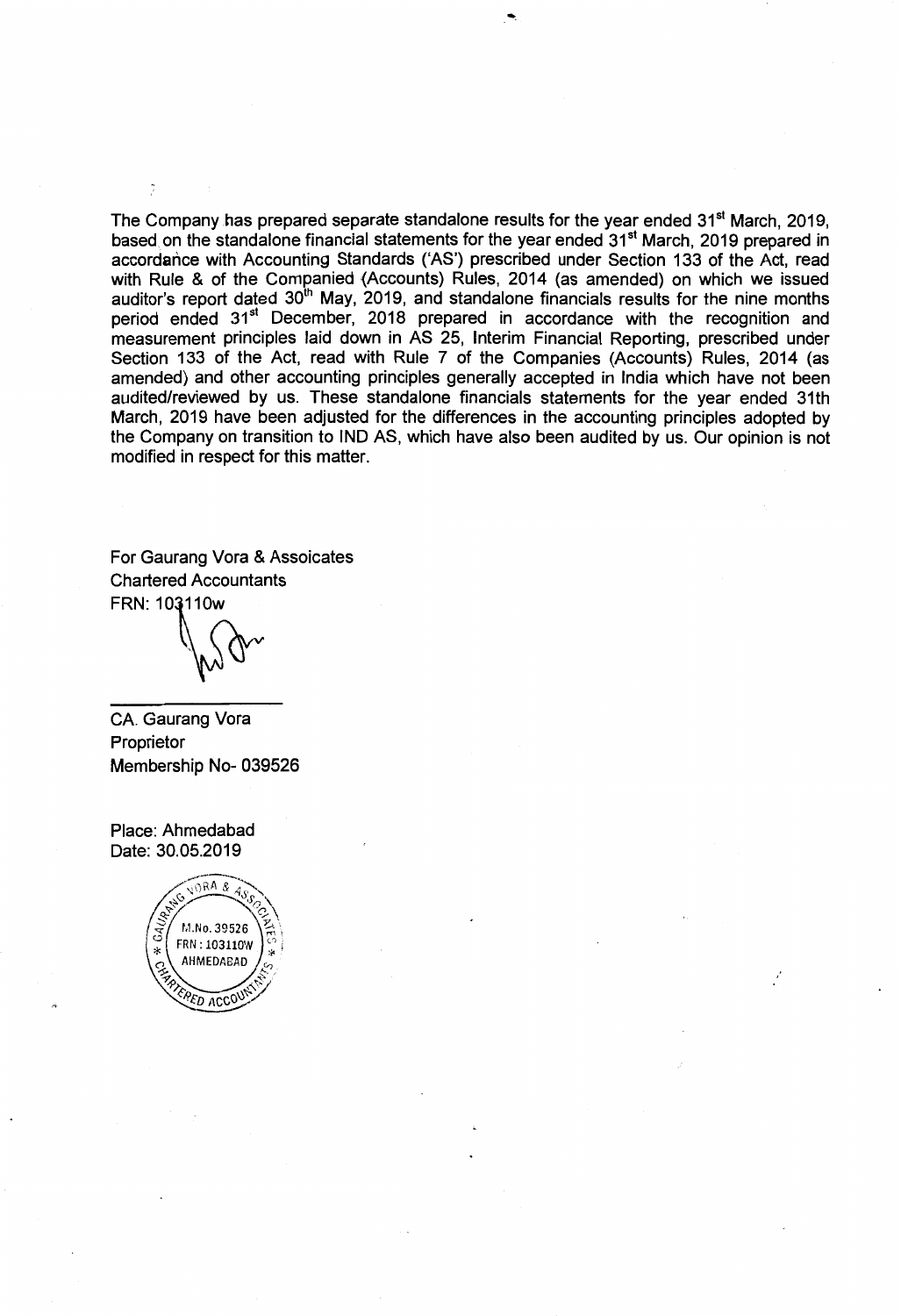#### ANNEXURE TO INDEPENDENT AUDITORS' REPORT Annexure 'A'

### Referred to in Paragraph 1 under the heading of "Report on other Legal and Regulatory Requirements" of our report of even date

On the basis of such checks as we considered appropriate and in terms of the information and explanations given to us, we state that: -

- i.
- a. There is no Fixed Asset at year end.
- ii. There is no Inventory at year end.
- iii. According to the information and explanations given to us and on the basis of our examination of the books of account, the Company has not granted any loans, secured or unsecured, to companies, firms, Limited Liability Partnerships or other parties listed in the register maintained under Section 189 of the Companies Act, 2013.Consequently, the provisions of clauses iii (a), (b) and (c) of the order are not applicable to the Company.
- iv. In our opinion and according to the information and explanations given to us, company has complied with the provision of section 185 and 186 of the Companies Act, 2013 In respect of loans, investment, guarantees, and security.
- v. The company has not accepted any deposits from the public and hence the directives issued by the Reserve Bank of India and the provision of sections 73 to 76 or any other relevant provisions of the Act and the Companies (Acceptance of Deposit) Rules,2015 with regards to the deposits accepted from the public are not applicable.
- vi. As per information & explanation given by the management, maintenance of cost records has not been specified by the Central Government under sub-section (1) of section 148of the Companies Act, 2013.
- vii. According to information and explanations given to us and on basis of our examination of the books of account, and records, the company has been generally regular in depositing undisputed statutory dues including Income-tax, Sales-tax, Service Tax, Custom Duty, Excise Duty, value added tax,cess and any other statutory dues with the appropriate authorities. According to the information and explanations given to us there were no outstanding statutory dues as on 31st of March, 2019 for a period of more than six months from the date they became payable.
- viii. In our opinion and according to the information and explanations given by the management, we are of the opinion that, the Company has not defaulted in repayment of dues to a financial institution or bank. The Company has not taken any loan either from financial institutions or from the government and has not issued any debentures.
- ix. Based on our audit procedures and according to the information given by the management, the company has not raised any money by way of initial public offer or further public offer (including debt instruments) or taken any term loan during the year.
- According to the information and explanations given to us, we report that no fraud by the company or X. any fraud on the Company by its officers or employees has been noticed or reported during the years

M.No. 39526 FRN: 103110W AHMEDABAD

ED ACCON